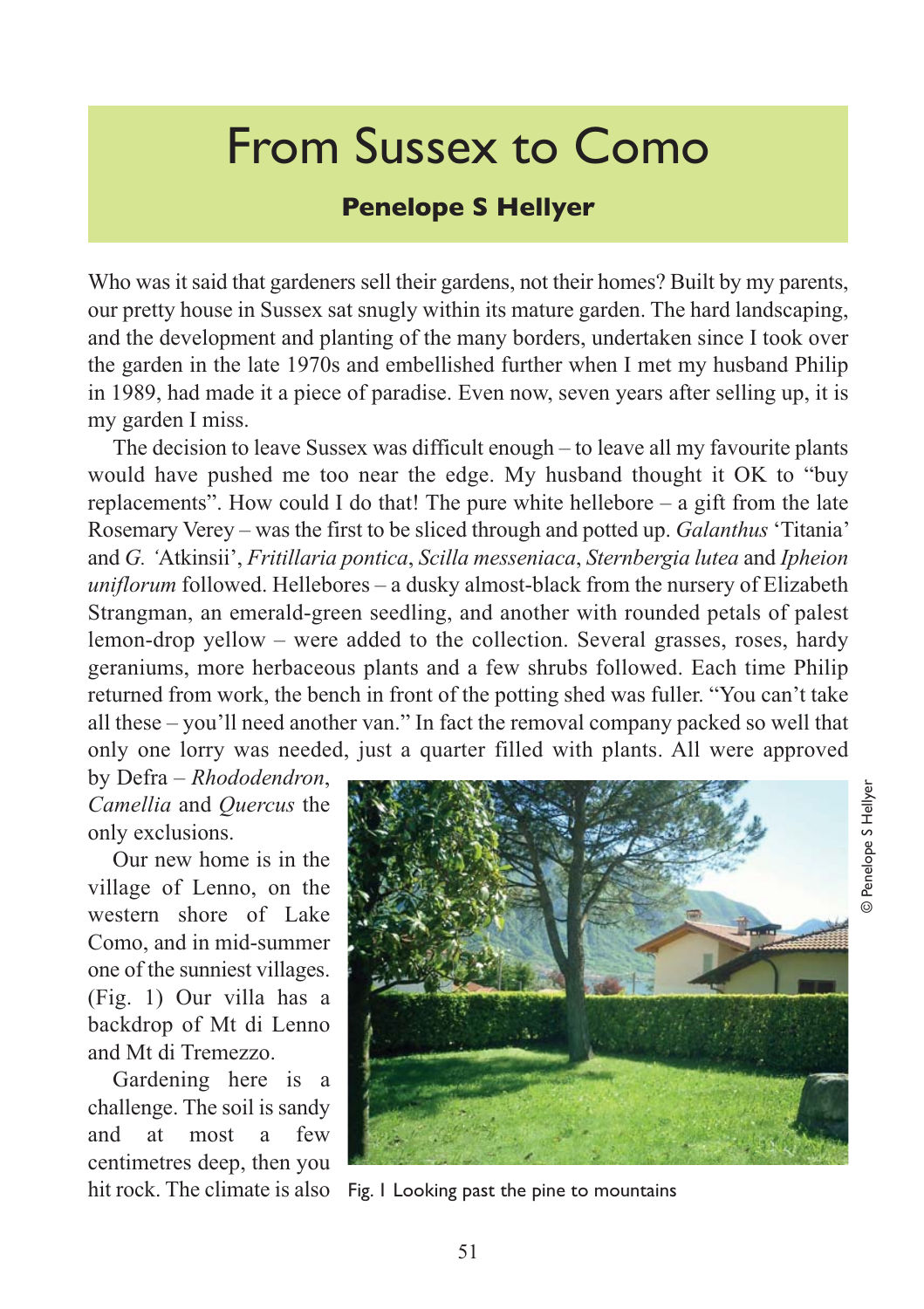

Fig. 2 *Dianthus arenarius*





challenging. May 2005 was, we learnt later, the hottest for many years. Before we could plant them, many plants were lost in the intense heat, though kept watered in the shade. Winter that year was also extreme, the most severe for decades, with almost a metre of snow falling in thirty-six hours.

Little had been done to the garden – it had previously been a holiday home. We have made many changes. Two large stone pines, one growing on a steep bank near the road, the other in the back, dominated the garden. Both needed drastic reduction. When we sought permission to do the work, the commune recommended that the specimen in the back garden be removed. We replaced it with *Liquidambar styraciflua*, which we chose in autumn, when its glowing mahogany reminded me of the richly coloured one we'd left. The nurseryman warned us that it wouldn't be that colour the

following autumn, and he was right: the lack of acidity in the soil made a dramatic difference to the colour of the foliage the following year. But it doesn't disappoint; the fresh lime green in spring deepens to mid-green through the summer, and lightens and sometimes yellows in the autumn. It is also much cleaner and tidier than the pine.

Beneath the liquidambar, in the dappled morning sunlight, grows *Dianthus arenarius* (fig. 2). I had bought it many years ago, partly because I was assured it grew well in the shade and also because it was different. Single deeply fringed white flowers, above bright green, compact, grass-like foliage, fill the garden with sweet fragrance from early May until a solitary flower remains in mid-July, whilst the rest of the plant is covered with seedheads. I sprinkled them on compost, covered them with vermiculite, and put them on a granite windowsill which gets the sun for only a few hours a day; I was rewarded with germination within five days.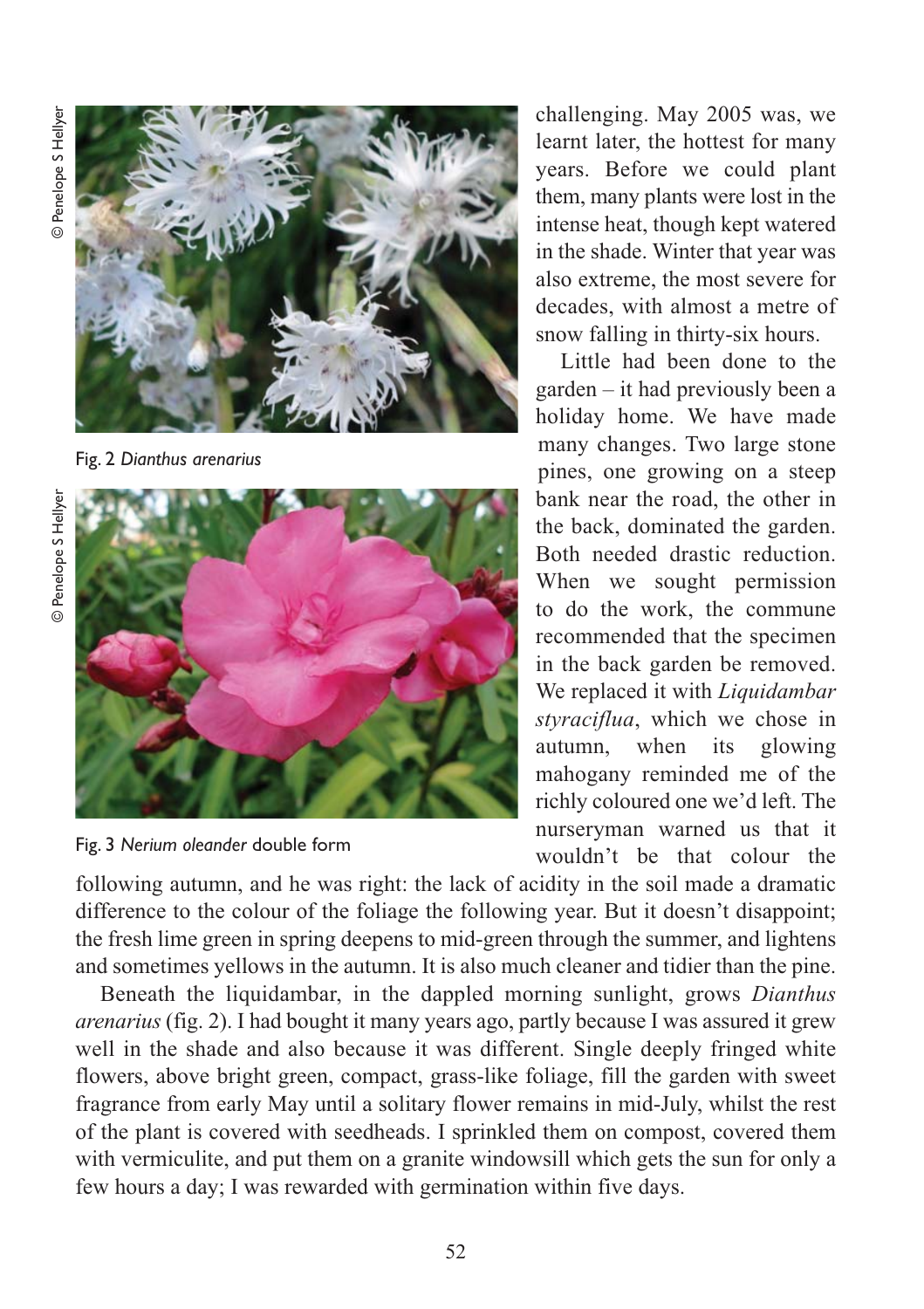*Calamintha nepeta* subsp. *nepeta*, planted nearby, is more floriferous here than in Sussex. It enjoys the thin sandy soil. I cut it back at the end of July to rejuvenate the foliage and enjoy some later flowers. *Verbena bonariensis* flowers and seeds readily, but is much shorter here.

My seedling acers, now fourteen years old, and always in pots, were planted in the ground out of direct sunlight. Two have thrived, but one on a dry stony slope dies back in the middle every year. Pink *Nerium oleander* (fig. 3) was one of the shrubs that I had always considered special (because it's double), but here it is used widely as a street tree and as a shrub in many gardens.

I planted *Rosa* 'William Lobb', tying it to the iron boundary railings. It flowers, but not as generously as it had done in England. *R.* 'Zéphirine Drouhin', which had grown on a north wall in Sussex, is now in full sun; it suffers a little – foliage a lighter green, and flowers all too quickly over.

The front steps to the house are edged on one side with three square planters. This area is under the overhang of the roof so gets no sun or rain. In the lowest square,

*Sarcococca hookeriana* var. *humilis* has gradually pushed out *Geranium* Rozanne and *G. nodosum* 'Saucy Charlie', and, with its thicket-like habit, is set to fill the square completely in a couple of years. Above, *Geranium dalmaticum* flowers profusely in March, then leans leggily towards the light. In the same square *Melica altissima* 'Atropurpurea' is also leggy but seeds itself around.

The top square is home to *Jasminum beesianum*, a twining woody climber with fragrant pinkish-red flowers in March/April, much earlier than in Sussex. Maybe because of the coolness of the portico, it is semi-evergreen, hanging on untidily to its brown



Fig. 4 *Acacia dealbata* (mimosa)

leaves. Alongside the jasmine I planted *Fritillaria pontica*, *Pulmonaria* 'Lewis Palmer' and *Primula* 'Val Horncastle', a double yellow primrose. Only the fritillaria remains. The pulmonaria died; moved elsewhere, 'Val Horncastle' hangs on by a thread. *Cyclamen hederifolium* and *Muscari* now give spring interest at the foot of the jasmine.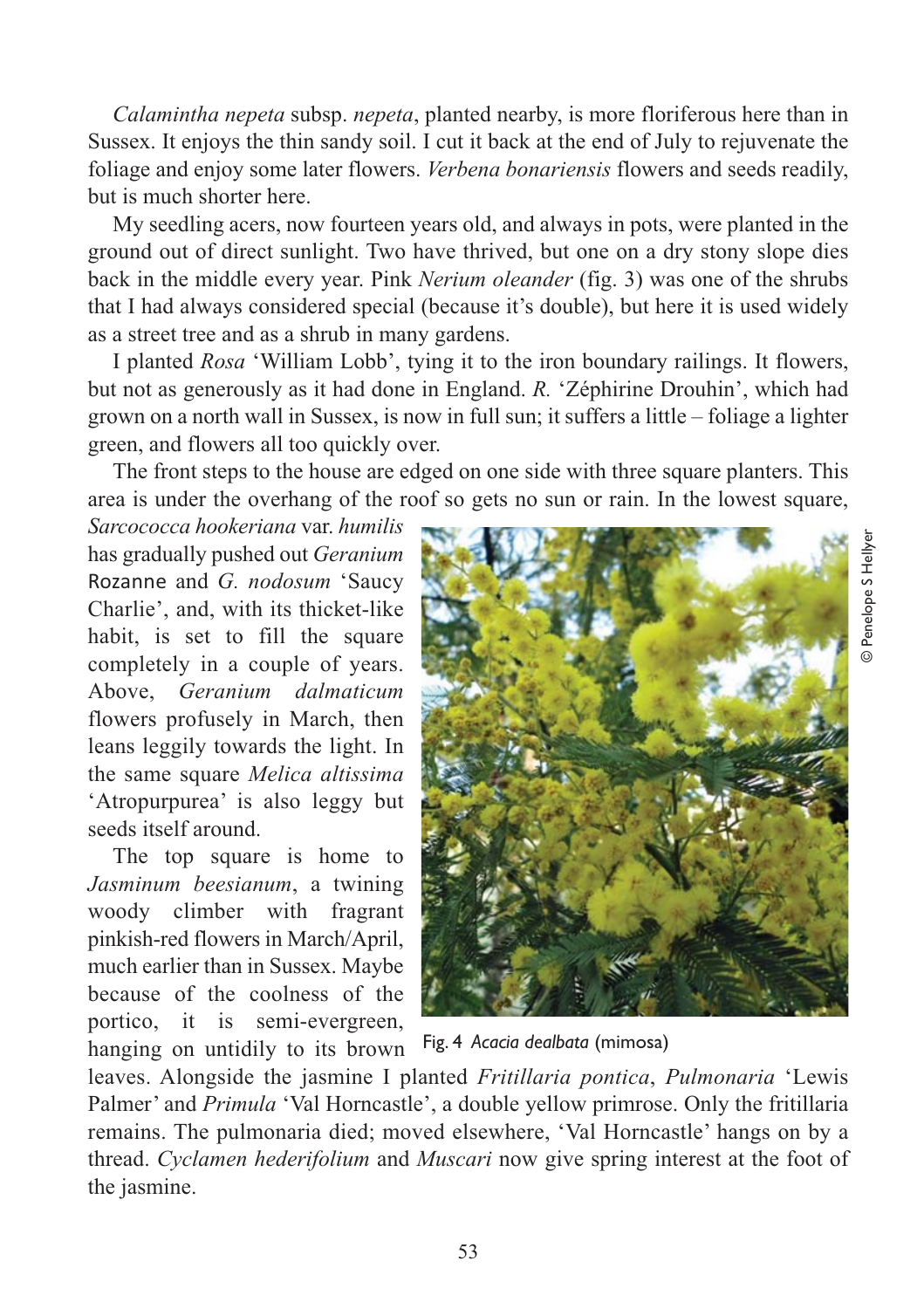

Fig. 5 *Clematis* 'My Angel'

On the other side of the steps is a wide border. In summer its outer edges get a little sun until noon, the outer curve in the late afternoon; in the winter the majority gets no sun at all. If the temperature drops the ground remains frozen for several months, with no sun, should it shine, to warm it. It is in this inhospitable environment that the hellebores survive. They push their early flowers through in December, sometimes waiting a month or more before they push any further. They haven't

clumped up at all in six years but they make a welcome show and seed generously. Later, forget-me-nots run riot here, drawing much admiration from passers-by.

The mimosa (*Acacia dealbata*) (fig. 4) in this border was split in two by our first snows. We replaced it, as we love the small balls of bright yellow flowers, and the tradition of giving a stem to the favourite ladies in your life on International Women's Day, 8<sup>th</sup> March. I moved the two expelled geraniums here, where they've clumped up nicely. Under the canopy of an inherited acer I planted some lily of the valley, which my mother had planted in the 1930s when they started their garden, and *Scilla messeniaca,* another favourite from Sussex. I may need to move them as the acer has grown at such a pace that the bulbs are in virtual darkness. *Leucojum aestivum*, planted outside the acer's canopy but shaded from intense summer sun, has increased sufficiently to be shared with new friends.

Hydrangeas have flourished here, and cuttings root easily in this shady area. Just strip off the bottom leaves and push the cuttings directly into the soil: some die, but enough survive to extend the planting.

We have added to this border – *Hosta, Hemerocallis, Heuchera and Achillea* bought, infuriatingly, usually without a name or, if you are lucky, no other than '*Hosta*'. Our local nursery has improved since we arrived but many plants are still not labelled.

Our plants from home have fared variously. *Clematis* 'My Angel' (fig. 5) has glaucous foliage and the sweetest orange-peel flowers. It had clambered high up the east wall and was a mass of flower for several months. Here, by July the first flowers are finished and seed is already set. If the seedheads are removed we are blessed with more flowers and, as so often here, seedlings proliferate. *Trachelospermum*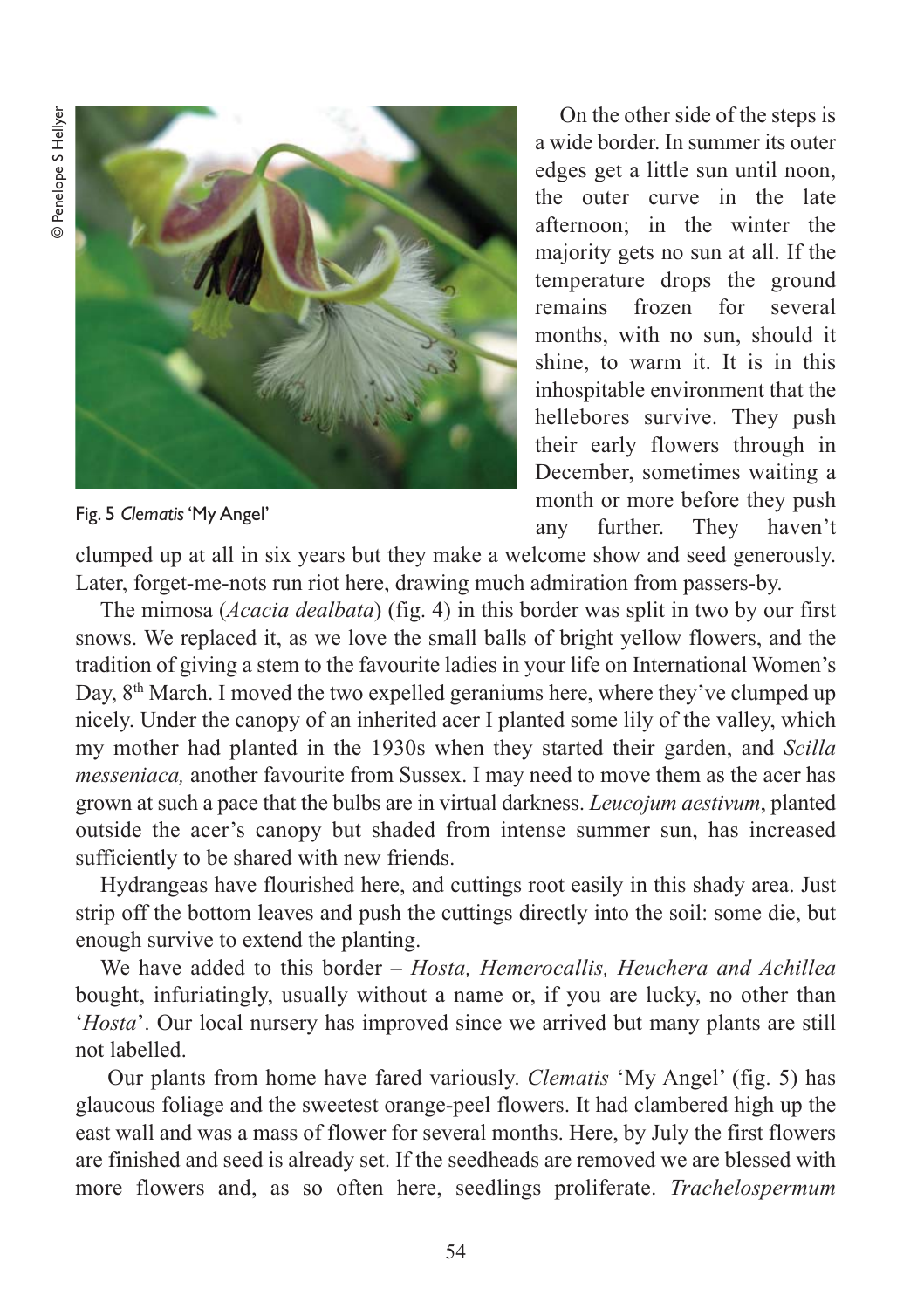*jasminoides* seedpods are developing by July; they hang bean-like in pairs, apparently linked at the bottom, then as they grow in length, often one growing longer than the other, they separate at the lower tip. When the ripe chestnut-brown pod is open, one sees a jam of seeds, packed like miniature parachutes within the case, with silky tassels to float easily away (figs 6 & 7).

*Rudbeckia fulgida* var. *sullivantii* 'Goldsturm' shows its sunny disposition in mid-June, long before it did in Sussex, and, with deadheading, continues to bloom until the cold weather. The few irises I brought always flower well. Diminutive *I.* 'Blue Delight' (fig. 8) has powder-blue flowers on 15cm stems in March and April. *I.* 'Black

Swan' doesn't disappoint either. From a pale green calyx emerges a deep purple flower, so dark it's almost black. The greygreen foliage gentle unwraps the flower as if it is a treasured gift – which it is. It is only now that I can study my few plants so closely, camera always at the ready.

*Paeonia lactiflora* 'Bowl of Beauty' loves its position in full sun for a few hours each day. Previously I had only admired it in flower. Now close to the house, it is enjoyed from the early tight green buds, which fatten daily, covered with tiny ants presumably licking the stickiness the bud exudes, to its seedpods (fig. 9). *Agapanthus* 'Bressingham White' flowers well but its blooms are all too soon over. The colour is much appreciated by our

Italian neighbours, who have agapanthus galore but only in many shades of blue.

I brought *Alchemilla mollis* with me for its sheer exuberance and ability to spread itself. Not so in Italy: it flowers, and if deadheaded rewards me with more, but it hasn't made one seedling and would fit into the same size pot that it travelled in – but it is still alive.





© Penelope S Hellyer

**Denelope S Hellye** 



Figs 6 & 7 *Trachelospermum jasminoides* seedpods